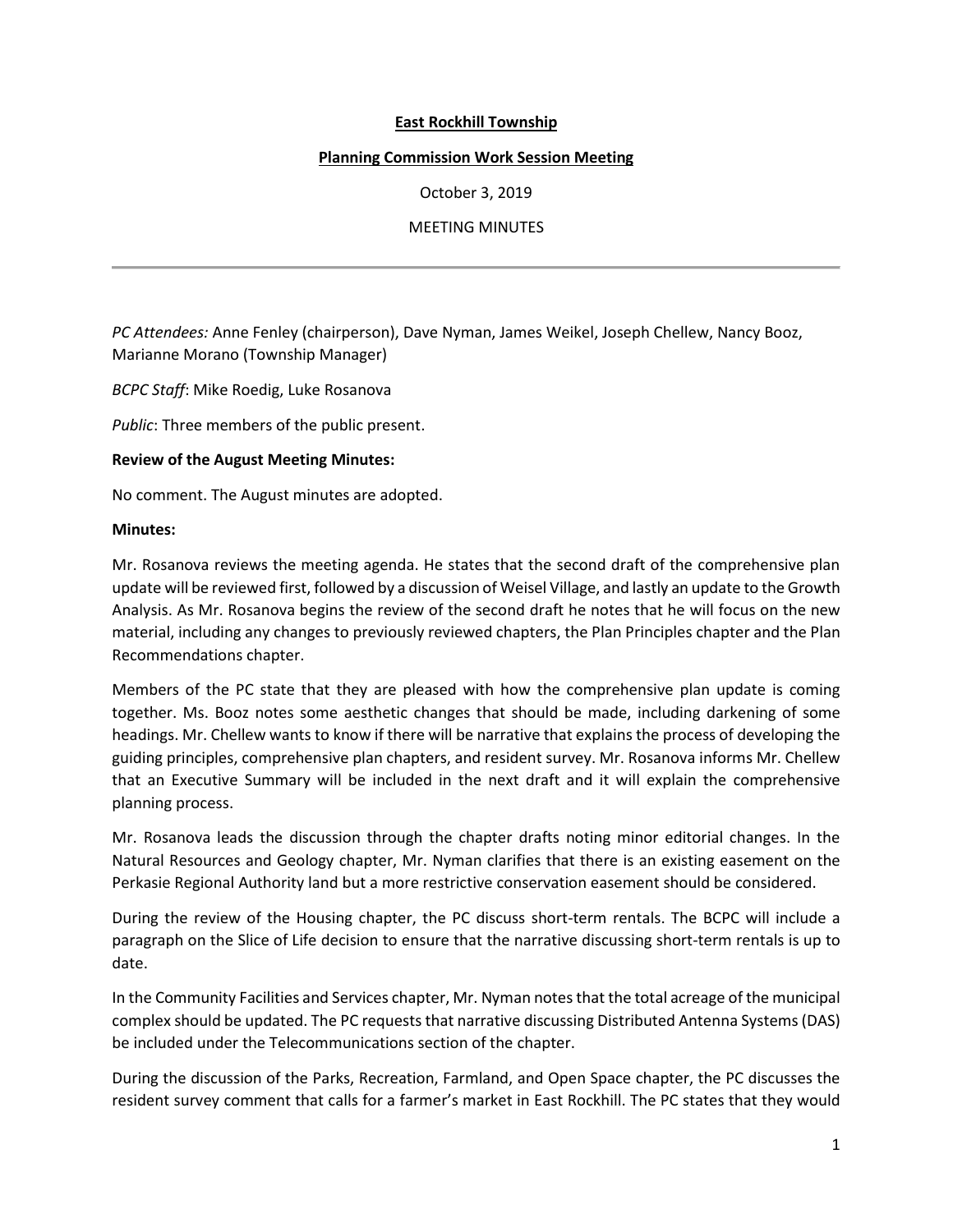like to further efforts to educate the residents of the township that there are opportunities in the area to purchase local produce.

While discussing the Planning for Open Space and Park and Recreation Development section of the chapter, Mr. Nyman notes that the township has funds available to obtain access easements. Obtaining access easements was a recommendation made in the township's Open Space Plan and the PC would like it to be mentioned in this section.

The PC would like to split the agritourism recommendation in to two recommendations. The first will focus on agritourism and opportunities for farmers and the second recommendation will discuss communitysupported agriculture in the area.

In the Historic and Scenic Resources chapter, the PC would like to change the language in the demolition recommendation from "amend" to "consider amending".

In the Transportation and Circulation chapter discussion, Mr. Nyman asks if the Bucks County Bicycle Master Plan states anything about a bike lane on Route 313. The BCPC will look through the document and determine if there is any relevant narrative to include in this section.

In the Water and Sewer chapter discussion, the PC asks if the Hagersville area can be included alongside Keelersville/Butler Lane and West Schwenkmill Road when discussing the continued monitoring of on-site sewage disposal systems. Additionally, there are three recommendations discussing public education, maintenance, and pumping schedules for on-lot sewage disposal systems. The PC would like to the three recommendations condensed to two. The first recommendation will encourage public education of onlot sewage disposal systems and the second recommendation will suggest considering an ordinance for an on-lot sewage system pumping schedule.

In the Future Land Use chapter, Mr. Chellew asks that language be tweaked to state the role of local agricultural businesses in the community. He would like to have language included that explains the value of purchasing food from local farms and the emergence of the "eat local buy local" movement.

Ms. Morano notes that Hilltown Township has recently updated their comprehensive plan. She points out that the narrative discussing the Hilltown Township Comprehensive Plan should be updated. Mr. Roedig notes that Sellersville's comprehensive plan update is nearing completion and the Sellersville narrative will be updated as well.

As Mr. Rosanova finishes the second draft chapter review, Mr. Roedig asks that the PC select the recommendations that they feel are the most critical for the township. These recommendations will be included in the Executive Summary, as well as in the Plan Recommendations chapter.

Mr. Rosanova presents the information the BCPC collected regarding Weisel Village. He states that at the August meeting the PC tasked the BCPC with researching Weisel Village and presenting any information found on the history of the village and the status of the village today. Mr. Rosanova states that there is documentation of the Weisel family and Weisel Village. Additionally, it is documented that St. Peter's church and the Lake House Inn are historic buildings that were once part of Weisel Village.

Mr. Glenn Stevens, a member of the public and owner of the Lake House Inn, voices that he would like to see the area of Weisel Village recognized as Weisel Village and zoned VC Village Commercial. Another member of the public raises his concerns about the rezoning of Weisel Village area and relays his